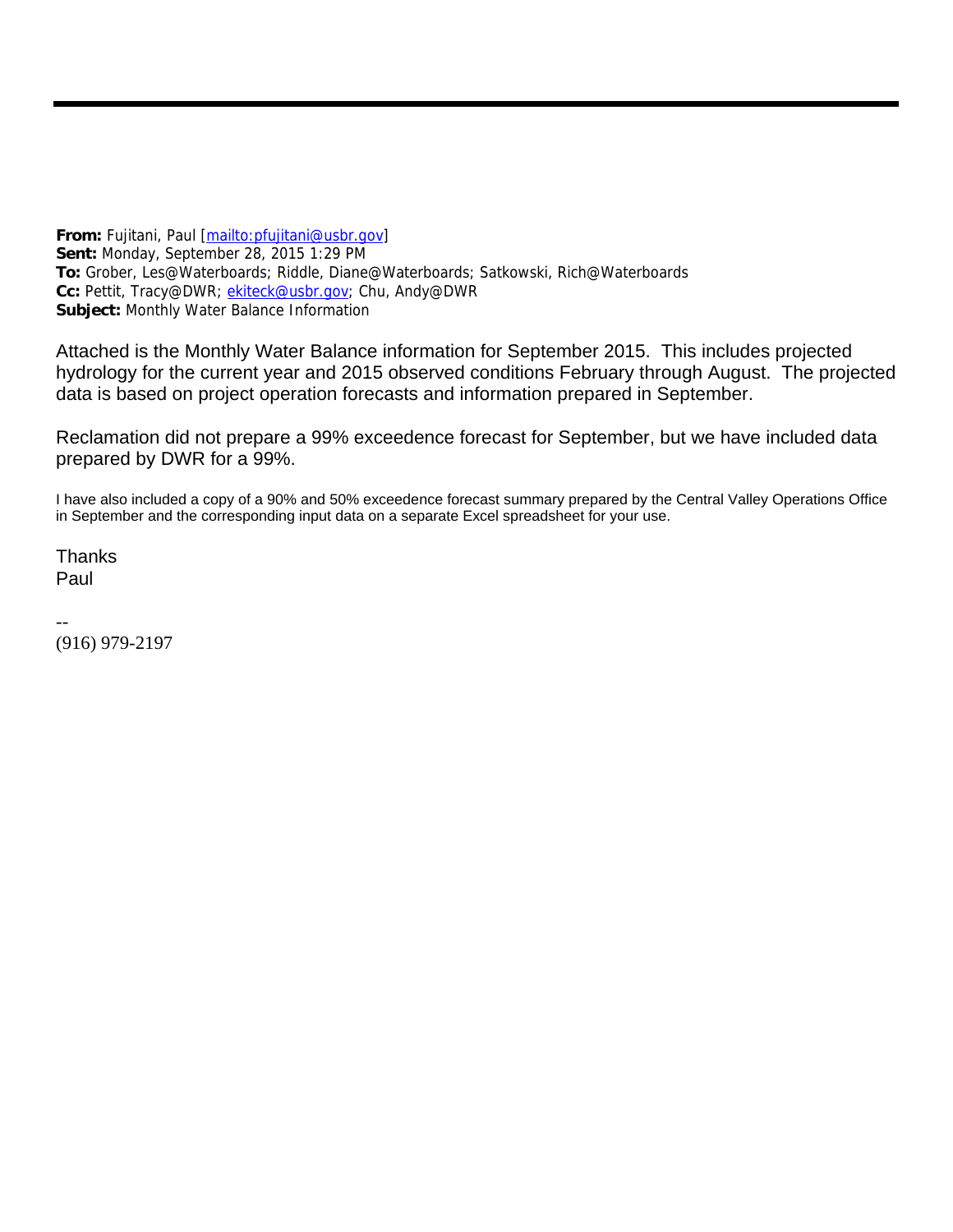# Observed 2015 Hydrological Data

# **Accretions / Depletions**

**Deliveries**

| Values in TAF             | -ebruarv | March |     | April | May | June | Julv | August | September |
|---------------------------|----------|-------|-----|-------|-----|------|------|--------|-----------|
| Sacramento Vallev         | 714      |       | 188 |       | 262 | 292  | 346  | 223    |           |
| Net Delta Consumptive Use | 24       |       | 70  |       | 148 | 211  | 268  | 234    |           |

| Values in TAF                                         | February  | March     | April | May   | June  | July  | August | September |
|-------------------------------------------------------|-----------|-----------|-------|-------|-------|-------|--------|-----------|
| SWP - North of Delta M&I Contract Deliveries          |           |           |       | 3.4   |       |       |        |           |
| SWP - North of Delta Agricultural Contract Deliveries |           | 12        | 23    | 115   | 110   | 122   | 84     |           |
| SWP - South of Delta Contract Deliveries              | 39        | 66        | 76    | 93    | 109   | 149   | 59     |           |
| <b>CVP - Sacramento River Deliveries</b>              | <b>NA</b> | <b>NA</b> | 77    | 253   | 245   | 261   | 178    |           |
| CVP - Tehama-Colusa Canal Deliveries                  | 1.3       |           | 11    | 18    | 17    | 17    | 12     |           |
| CVP - Contra Costa Canal                              |           | 15 est.   |       |       |       |       |        |           |
| CVP - San Joaquin and Mendota Pool                    |           |           |       |       | 13    |       |        |           |
| CVP - Exchange Contractors - Pool Delivery            | 18        | 36        | 26    | 36    | 68    | 73    | 49     |           |
| CVP - Refuges - Pool Delivery                         | 15        |           |       |       |       |       |        |           |
| CVP - Delta Mendota Canal Delivery                    |           |           |       | 15    | 27    | 37    | 20     |           |
| CVP - Refuges - DMC                                   |           |           |       | <1    |       |       |        |           |
| CVP - San Luis Canal Delivery                         | 12        | 17        | 25    | 35    | 48    | 44    | 25     |           |
| CVP - San Felipe Division                             |           |           |       |       |       |       | $<$ 1  |           |
| CVP - Friant Kern Canal Delivery                      |           |           |       |       | 16    | 21    | 20     |           |
| CVP - Madera Canal Delivery                           | <1        | $<$ 1     | <1    | <1    |       |       |        |           |
| <b>CVP - Millerton Lake Delivery</b>                  | <1        | <1        | <1    | <1    |       | <1    | $<$ 1  |           |
| CVP - Folsom South Canal                              |           |           |       |       |       |       |        |           |
| CVP - Folsom Pumping Plant                            |           |           |       |       |       |       |        |           |
| Coordinated Operations Account Monthly Balance(4)     | 61        | -8        | $-28$ | $-83$ | $-35$ | $-70$ | 21     |           |

#### **Delta Flows**

**Transfers (5)**<br>Values in TAF

**Reservoir Inflow**

| --------                       |          |       |                 |                 |      |      |      |        |           |
|--------------------------------|----------|-------|-----------------|-----------------|------|------|------|--------|-----------|
|                                | Februarv | March |                 | April           | Mav  | June | July | August | September |
| Delta Inflow at Freeport (cfs) | 18.000   |       | 8042            | 6281            | 7088 | 6685 | 7532 | 7523   |           |
| Net Delta Outflow Index (cfs)  | 15.800   |       | 4980            | 5360            | 5165 | 3849 | 3424 | 3030   |           |
| SJR at Vernalis Flow (cfs)     | 870      |       | 636             | 845             | 399  | 192  | 133  | 165    |           |
| CVP Export (TAF)               | 58       |       | 120             | 63              | 30   | 26   | 25   | 41     |           |
| SWP Export (TAF)               | 221      |       | 71 <sub>1</sub> | 30 <sup>1</sup> | 24   | 18   |      | 41     |           |
|                                |          |       |                 |                 |      |      |      |        |           |

| Values in TAF | Februarv | March | April | Mav | June | July | August | september |
|---------------|----------|-------|-------|-----|------|------|--------|-----------|
| NOD to SOD    |          |       |       |     |      |      |        |           |

| Values in TAF | February | March | April | May | June | July | August | September |
|---------------|----------|-------|-------|-----|------|------|--------|-----------|
| Trinity       | 289      | 66    |       | 39  | 18   |      |        |           |
| Whiskeytown   | 63       |       |       |     |      |      |        |           |
| Shasta        | 720      | 262   | 221   | 185 | 164  | 151  | 137    |           |
| Folsom        | 168      | 65    | 50    | 52  | 52   | 44   | 54     |           |
| New Melones   | 55       | 19    | 17.   | 24  | 19   | 20   | 22     |           |
| Oroville      | 338      | 123   | 83    | 56  | 67   | 63   | 95     |           |

# **Reservoir Releases**

| Values in TAF           | February | March | April | May | June | July | August | September |
|-------------------------|----------|-------|-------|-----|------|------|--------|-----------|
| Trinity                 |          | 20    | 59    | 195 | 107  | 110  | 150    |           |
| Whiskeytown             | 62       |       |       | 20  | 62   | 82   | 95     |           |
| Shasta                  | 106      | 180   | 240   | 434 | 358  | 347  | 329    |           |
| Folsom                  | ⊃⊥       | 56    | 43    | 91  | 147  | 192  | 142    |           |
| New Melones             |          | 69    | 77    | 59  | 67   |      | 69     |           |
| Oroville                |          | 50    | 74    | 165 | 137  | 191  | 117    |           |
| Carr Powerplant Release |          |       | 37    | 21  | 62   | 83   | 94     |           |

#### **Reservoir End of Month Storage**

| Values in TAF | Februarv | March | April | Mav  | June | Julv | August | September |
|---------------|----------|-------|-------|------|------|------|--------|-----------|
| Trinity       | 1147     | 1191  | 1184  | 1024 | 930  | 825  | 680    |           |
| Whiskeytown   | 207      | 205   | 236   | 239  | 238  | 238  | 237    |           |
| Shasta        | 2613     | 2689  | 2662  | 2404 | 2198 | 1990 | 1789   |           |
| Folsom        | 564      | 572   | 576   | 535  | 438  | 286  | 195    |           |
| New Melones   | 606      | 554   | 491   | 453  | 401  | 344  | 295    |           |
| Oroville      | 1736     | 1794  | 1782  | 1565 | 1395 | 1162 | 1072   |           |
|               |          |       |       |      |      |      |        |           |

Notes: 1. CVP Sacramento River Deliveries not reported November through March

2. CVP deliveries represent total turnout delivery regardless of source

- 3. Additional details on CVP deliveries may be found on : http://www.usbr.gov/mp/cvo/deliv.html
- 4. Positive COA represents account in Reclamation favor, numbers not adjusted for transfers or non-project wate

5. Observed water transfer accounting data is not available at this time. Water program transfer data may be found at the following link: http://www.water.ca.gov/watertransfers/activity.cfm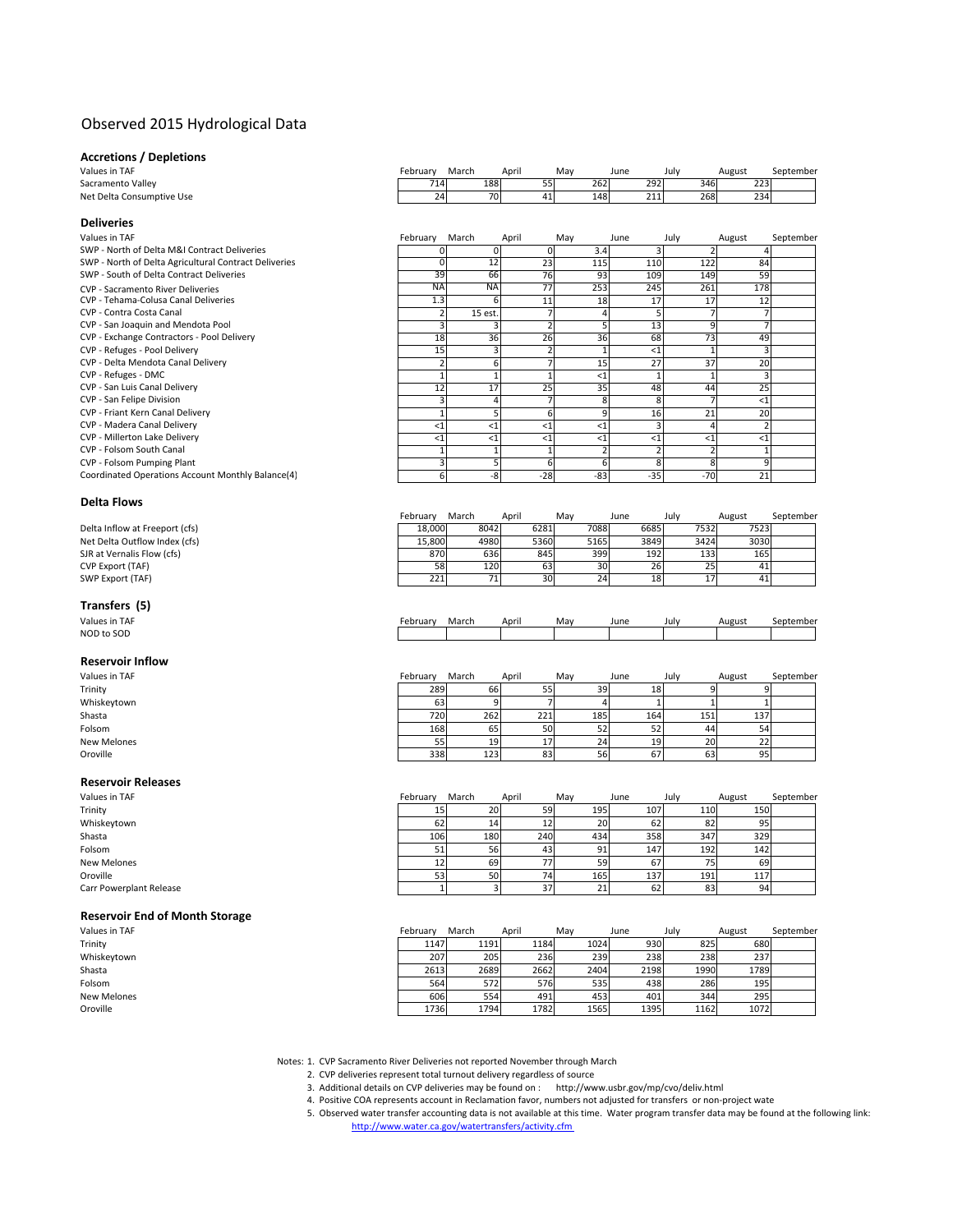#### **90% Exceedence Forecast ‐ Input Data**

**Inflows (TAF)**

|          |                       | Trinity               | Whiskeytown       | Shasta                         | Folsom             | New Melones (1) Oroville                    |           | Millerton      |           |           |            |                                     |                     |
|----------|-----------------------|-----------------------|-------------------|--------------------------------|--------------------|---------------------------------------------|-----------|----------------|-----------|-----------|------------|-------------------------------------|---------------------|
|          | Oct                   | 9                     |                   | $\overline{2}$<br>200          | 24                 | 11                                          | 74        | 10             |           |           |            |                                     |                     |
|          | Nov                   | 14                    |                   | $\mathbf 2$<br>230             | 32                 | 10                                          | 83        | $\overline{7}$ |           |           |            |                                     |                     |
|          | Dec                   | 22                    |                   | 4<br>260                       | 60                 | 11                                          | 110       | 13             |           |           |            |                                     |                     |
| 2016 Jan |                       |                       |                   |                                |                    |                                             |           |                |           |           |            |                                     |                     |
|          | Feb                   |                       |                   |                                |                    |                                             |           |                |           |           |            |                                     |                     |
|          | Mar                   |                       |                   |                                |                    |                                             |           |                |           |           |            |                                     |                     |
|          |                       |                       |                   |                                |                    |                                             |           |                |           |           |            |                                     |                     |
|          | Apr                   |                       |                   |                                |                    |                                             |           |                |           |           |            |                                     |                     |
|          | May                   |                       |                   |                                |                    |                                             |           |                |           |           |            |                                     |                     |
|          | Jun                   |                       |                   |                                |                    |                                             |           |                |           |           |            |                                     |                     |
|          | Jul                   |                       |                   |                                |                    |                                             |           |                |           |           |            |                                     |                     |
|          | Aug                   |                       |                   |                                |                    |                                             |           |                |           |           |            |                                     |                     |
|          | 2015 Sep              | 9                     |                   | $\overline{2}$<br>$\mathbf{1}$ | 109                | 39                                          | 78        | 57             |           |           |            |                                     |                     |
|          |                       |                       |                   |                                |                    |                                             |           |                |           |           |            |                                     |                     |
|          |                       |                       |                   |                                |                    |                                             |           |                |           |           |            |                                     |                     |
|          | <b>River Releases</b> |                       |                   |                                |                    |                                             |           |                |           |           |            |                                     |                     |
|          |                       | Trinity (cfs)         | Clear Creek (cfs) | Goodwin (cfs) Oroville (cfs)   |                    |                                             |           |                |           |           |            |                                     |                     |
|          | Oct                   | 373                   | 175               | 577                            | 1200               |                                             |           |                |           |           |            |                                     |                     |
|          | Nov                   | 300                   | 175               | 200                            | 950                |                                             |           |                |           |           |            |                                     |                     |
|          | Dec                   | 300                   | 175               | 206                            | 950                |                                             |           |                |           |           |            |                                     |                     |
|          | 2016 Jan              |                       |                   |                                |                    |                                             |           |                |           |           |            |                                     |                     |
|          | Feb                   |                       |                   |                                |                    |                                             |           |                |           |           |            |                                     |                     |
|          | Mar                   |                       |                   |                                |                    |                                             |           |                |           |           |            |                                     |                     |
|          | Apr                   |                       |                   |                                |                    |                                             |           |                |           |           |            |                                     |                     |
|          | May                   |                       |                   |                                |                    |                                             |           |                |           |           |            |                                     |                     |
|          | Jun                   |                       |                   |                                |                    |                                             |           |                |           |           |            |                                     |                     |
|          | Jul                   |                       |                   |                                |                    |                                             |           |                |           |           |            |                                     |                     |
|          |                       |                       |                   |                                |                    |                                             |           |                |           |           |            |                                     |                     |
|          | Aug                   |                       |                   |                                |                    |                                             |           |                |           |           |            |                                     |                     |
|          | 2015 Sep              | 795                   | 150               | 150                            | 1200               |                                             |           |                |           |           |            |                                     |                     |
|          |                       |                       |                   |                                |                    |                                             |           |                |           |           |            |                                     |                     |
|          | Hydrology             |                       |                   |                                |                    |                                             |           |                |           |           |            |                                     |                     |
|          |                       |                       |                   |                                | Sac Gross          | Freeport                                    | East Side |                | Yolo      | Transfer  | Delta      |                                     |                     |
|          |                       | Wilkin's Target       | Kes-Wilkin's      | SJR Above                      | Acc/Dep            | Treatment Plant Streams Misc. Creeks Bypass |           |                |           | Inflow    |            | Consumptive Delta Outflow X-Channel |                     |
|          |                       | (cfs)                 | Acc/Dep (cfs)     | Stan (TAF)                     | (TAF)              | (TAF)                                       | (cfs)     | (TAF)          | (TAF)     | (TAF)     | Use (TAF)  | (TAF)                               | Gate                |
|          | Oct                   | 3500                  | $-771$            | 12                             | 40                 | 13.3                                        | 210       | 29             | $\pmb{0}$ | $\pmb{0}$ | $-118$     | 258                                 | $\mathbf 0$         |
|          | Nov                   | 3500                  | $-73$             | 12                             | 90                 | 14                                          | 260       | 19             | 0         | 0         | $-55$      | 303                                 | $\mathbf 0$         |
|          | Dec                   | 3500                  | 741               | 20                             | 160                | 13.2                                        | 160       | 11.1           | 0         | 0         | $-2$       | 307                                 | $\mathbf{1}$        |
| 2016 Jan |                       |                       |                   |                                |                    |                                             |           |                |           |           |            |                                     |                     |
|          | Feb                   |                       |                   |                                |                    |                                             |           |                |           |           |            |                                     |                     |
|          | Mar                   |                       |                   |                                |                    |                                             |           |                |           |           |            |                                     |                     |
|          |                       |                       |                   |                                |                    |                                             |           |                |           |           |            |                                     |                     |
|          | Apr                   |                       |                   |                                |                    |                                             |           |                |           |           |            |                                     |                     |
|          | May                   |                       |                   |                                |                    |                                             |           |                |           |           |            |                                     |                     |
|          | Jun                   |                       |                   |                                |                    |                                             |           |                |           |           |            |                                     |                     |
|          | Jul                   |                       |                   |                                |                    |                                             |           |                |           |           |            |                                     |                     |
|          | Aug                   |                       |                   |                                |                    |                                             |           |                |           |           |            |                                     |                     |
|          | 2015 Sep              | 3800                  | $-1397$           | 6                              | $-26$              | 12.4                                        | 160       | $\mathbf 2$    | $\pmb{0}$ | $\pmb{0}$ | $-174$     | 179                                 | $\mathbf 0$         |
|          |                       |                       |                   |                                |                    |                                             |           |                |           |           |            |                                     |                     |
|          |                       |                       |                   |                                |                    |                                             |           |                |           |           |            |                                     |                     |
|          | <b>Demands (TAF)</b>  |                       |                   |                                |                    |                                             |           |                |           |           |            |                                     |                     |
|          |                       |                       |                   |                                |                    |                                             |           |                |           |           |            |                                     |                     |
|          |                       |                       |                   |                                | New                |                                             |           |                | Delta     | Federal   |            |                                     | San                 |
|          |                       |                       | Folsom South      |                                | <b>Melones CVP</b> |                                             |           | SWP NOD        | Mendota   | Dos       |            | SWP SOD                             | Joaquin Friant Div. |
|          |                       | <b>Folsom Pumping</b> | Canal             | OID/SSJID                      | Contractors        | <b>FRSA Demands</b>                         | CCWD      | Contractors    | Canal     | Amigos    | San Felipe | Contractors                         | Riparian Ag/M&I     |
|          | Oct                   | 11                    | 1.7               | 0.0                            | $\boldsymbol{0}$   | 81                                          | 9.5       | 0              | 76        | 24        | 0.5        | 38                                  | 10<br>12            |
|          | Nov                   | 5                     | 1.5               | 0.0                            | $\pmb{0}$          | 76                                          | 4.3       | 0              | 62        | 15        | 0.5        | 27                                  | 10<br>$\mathbf{1}$  |
|          | Dec                   | 5                     | 1.5               | 0.0                            | $\mathbf 0$        | 51                                          | 4.7       | 0              | 30        | 12        | 0.5        | 44                                  | $\mathbf{1}$<br>9   |

NOTE: 1) New Melones Reservoir inflow adapted from OID/SSJID data

2) Forecast input data includes water assumed to be made available for transfer by the Sacramento River Settlement Contractors in May, June, and

2015 Sep 12 2.0 36.0 0 50 9.2 0 58 37 2.7 52 12 15

July

2016 Jan Feb Mar Apr May Jun Jul Aug<br>2015 Sep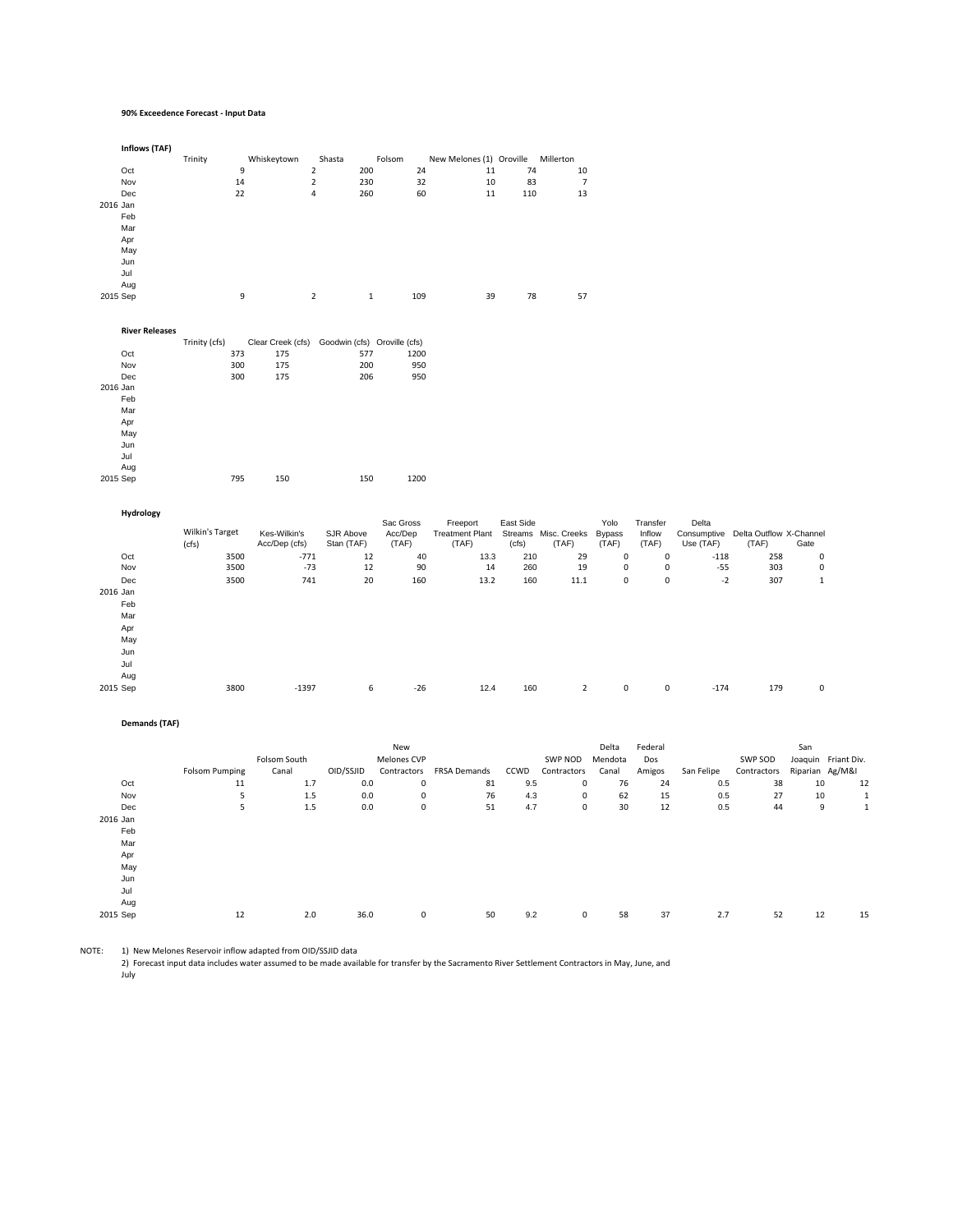#### **50% Exceedence Forecast ‐ Input Data**

|          | Inflows (TAF) |         |    |                |        |        |                      |     |           |
|----------|---------------|---------|----|----------------|--------|--------|----------------------|-----|-----------|
|          |               | Trinity |    | Whiskeytown    | Shasta | Folsom | New Melones Oroville |     | Millerton |
|          | Oct           |         | 14 | 3              | 240    | 39     | 35                   | 120 | 20        |
|          | Nov           |         | 32 | 7              | 300    | 74     | 35                   | 170 | 18        |
|          | Dec           |         | 58 | 16             | 380    | 120    | 40                   | 220 | 35        |
| 2016 Jan |               |         |    |                |        |        |                      |     |           |
|          | Feb           |         |    |                |        |        |                      |     |           |
|          | Mar           |         |    |                |        |        |                      |     |           |
|          | Apr           |         |    |                |        |        |                      |     |           |
|          | May           |         |    |                |        |        |                      |     |           |
|          | Jun           |         |    |                |        |        |                      |     |           |
|          | Jul           |         |    |                |        |        |                      |     |           |
|          | Aug           |         |    |                |        |        |                      |     |           |
| 2015 Sep |               |         | 3  | $\overline{2}$ | 136    | 44     | 16                   | 78  | 57        |
|          |               |         |    |                |        |        |                      |     |           |
|          |               |         |    |                |        |        |                      |     |           |

|          | <b>River Releases</b> |               |             |                              |      |
|----------|-----------------------|---------------|-------------|------------------------------|------|
|          |                       |               | Clear Creek |                              |      |
|          |                       | Trinity (cfs) | (cfs)       | Goodwin (cfs) Oroville (cfs) |      |
|          | Oct                   | 373           | 200         | 577                          | 1125 |
|          | Nov                   | 300           | 200         | 200                          | 950  |
|          | Dec                   | 300           | 175         | 206                          | 950  |
| 2016 Jan |                       |               |             |                              |      |
|          | Feb                   |               |             |                              |      |
|          | Mar                   |               |             |                              |      |
|          | Apr                   |               |             |                              |      |
|          | May                   |               |             |                              |      |
|          | Jun                   |               |             |                              |      |
|          | Jul                   |               |             |                              |      |
|          | Aug                   |               |             |                              |      |
| 2015 Sep |                       | 795           | 150         | 150                          | 1200 |

| Hydrology | Wilkin's<br>Target (cfs) | Kes-Wilkin's<br>Acc/Dep<br>(cfs) | SJR Above<br>Stan (TAF) | Sac Gross<br>Acc/Dep<br>(TAF) | Freeport<br>Treatment<br>Plant (TAF) | East Side<br>Streams<br>(cfs) | Misc.<br>Creeks<br>(TAF) | Yolo<br><b>Bypass</b><br>(TAF) | Transfer<br>Inflow<br>(TAF) | Delta<br>Consumptive<br>Use (TAF) | Delta<br>Outflow<br>(TAF) | х-<br>Channel<br>Gate |
|-----------|--------------------------|----------------------------------|-------------------------|-------------------------------|--------------------------------------|-------------------------------|--------------------------|--------------------------------|-----------------------------|-----------------------------------|---------------------------|-----------------------|
| Oct       | 3500                     | $-771$                           | 47                      | 40                            | 13.3                                 | 210                           | 29                       | 0                              | 0                           | $-118$                            | 246                       | $\mathbf{0}$          |
| Nov       | 3500                     | $-73$                            | 48                      | 90                            | 14                                   | 260                           | 19                       | 0                              | $\mathbf 0$                 | $-55$                             | 268                       |                       |
| Dec       | 4000                     | 741                              | 48                      | 160                           | 13.2                                 | 160                           | 11.1                     | 0                              | 0                           | $-2$                              | 277                       | 1                     |
| 2016 Jan  |                          |                                  |                         |                               |                                      |                               |                          |                                |                             |                                   |                           |                       |
| Feb       |                          |                                  |                         |                               |                                      |                               |                          |                                |                             |                                   |                           |                       |
| Mar       |                          |                                  |                         |                               |                                      |                               |                          |                                |                             |                                   |                           |                       |
| Apr       |                          |                                  |                         |                               |                                      |                               |                          |                                |                             |                                   |                           |                       |
| May       |                          |                                  |                         |                               |                                      |                               |                          |                                |                             |                                   |                           |                       |
| Jun       |                          |                                  |                         |                               |                                      |                               |                          |                                |                             |                                   |                           |                       |
| Jul       |                          |                                  |                         |                               |                                      |                               |                          |                                |                             |                                   |                           |                       |
| Aug       |                          |                                  |                         |                               |                                      |                               |                          |                                |                             |                                   |                           |                       |
| 2015 Sep  | 3800                     | $-1305$                          | 9                       | $-30$                         | 12.4                                 | 336                           | $\overline{2}$           | 0                              | 0                           | $-174$                            | 179                       | $\mathbf 0$           |

#### **Demands (TAF)**

|          |         |    | New          |           |             |                         |      |                 | Delta | Federal | San            |             |                 |                     |
|----------|---------|----|--------------|-----------|-------------|-------------------------|------|-----------------|-------|---------|----------------|-------------|-----------------|---------------------|
|          | Folsom  |    | Folsom South |           | Melones CVP |                         |      | SWP NOD Mendota |       | Dos     |                | SWP SOD     |                 | Joaquin Friant Div. |
|          | Pumping |    | Canal        | OID/SSJID |             | Contractors FRSA Demand | CCWD | Demand          | Canal | Amigos  | San Felipe     | Contractors | Riparian Ag/M&I |                     |
| Oct      |         | 10 | 2.4          | 10.0      | $\mathbf 0$ | 81                      | 8.4  | 4.6             | 73    | 22      | 3              | 38          | 10              | 13                  |
| Nov      |         | 8  | 1.8          | 0.0       | 0           | 131                     | 9.2  | 3.1             | 59    | 14      | $\overline{c}$ | 27          | 10              | 3                   |
| Dec      |         | 6  | $1.2$        | 0.0       | $\mathsf 0$ | 96                      | 9.2  | 2.9             | 31    | 11      | $\overline{c}$ | 44          | 9               |                     |
| 2016 Jan |         |    |              |           |             |                         |      |                 |       |         |                |             |                 |                     |
| Feb      |         |    |              |           |             |                         |      |                 |       |         |                |             |                 |                     |
| Mar      |         |    |              |           |             |                         |      |                 |       |         |                |             |                 |                     |
| Apr      |         |    |              |           |             |                         |      |                 |       |         |                |             |                 |                     |
| May      |         |    |              |           |             |                         |      |                 |       |         |                |             |                 |                     |
| Jun      |         |    |              |           |             |                         |      |                 |       |         |                |             |                 |                     |
| Jul      |         |    |              |           |             |                         |      |                 |       |         |                |             |                 |                     |
| Aug      |         |    |              |           |             |                         |      |                 |       |         |                |             |                 |                     |
| 2015 Sep |         | 10 | 3.6          | 36.0      | $\mathbf 0$ | 50                      | 12.5 | 5.5             | 56    | 34      | 3              | 52          | 12              | 15                  |

NOTE: 1) New Melones Reservoir inflow adapted from OID/SSJID data

2) Forecast input data includes water assumed to be made available for transfer by the Sacramento River Settlement Contractors in May,

June, and July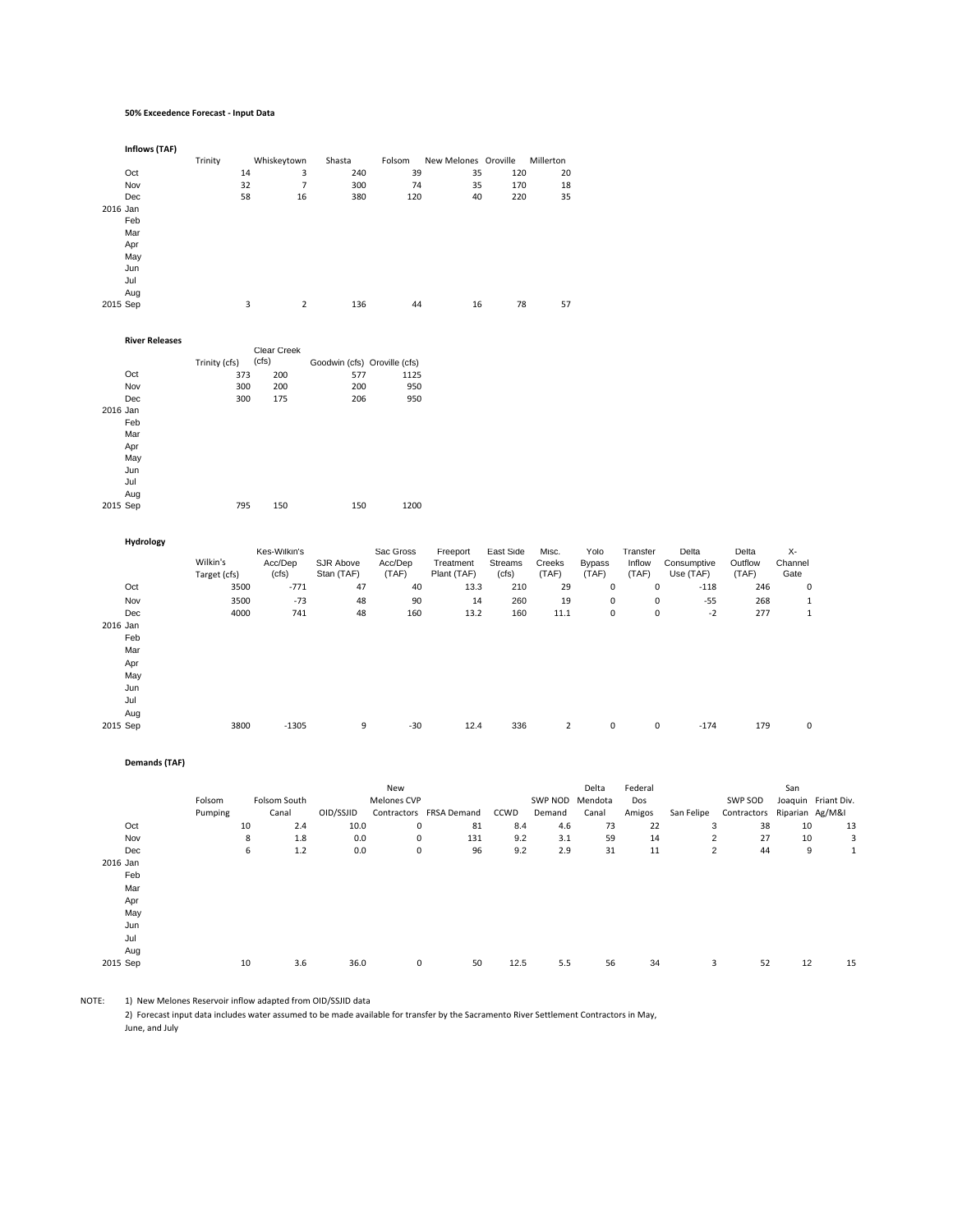#### **99% Exceedence Forecast ‐ Input Data**

|          | Inflows (TAF)         |                       |                                                |                         |                    |                          |                  |                 |                           |                 |                                                  |           |                         |  |
|----------|-----------------------|-----------------------|------------------------------------------------|-------------------------|--------------------|--------------------------|------------------|-----------------|---------------------------|-----------------|--------------------------------------------------|-----------|-------------------------|--|
|          | Oct                   | Trinity               | Whiskeytown                                    | Shasta<br>170           | Folsom<br>20       | New Melones Oroville     | 74               | Millerton<br>8  |                           |                 |                                                  |           |                         |  |
|          | Nov                   |                       |                                                | 180                     | 20                 |                          | 65               | 5               |                           |                 |                                                  |           |                         |  |
| 2016 Jan | Dec                   |                       |                                                | 190                     | 20                 |                          | 62               | $\overline{7}$  |                           |                 |                                                  |           |                         |  |
|          | Feb                   |                       |                                                |                         |                    |                          |                  |                 |                           |                 |                                                  |           |                         |  |
|          | Mar                   |                       |                                                |                         |                    |                          |                  |                 |                           |                 |                                                  |           |                         |  |
|          | Apr                   |                       |                                                |                         |                    |                          |                  |                 |                           |                 |                                                  |           |                         |  |
|          | May<br>Jun            |                       |                                                |                         |                    |                          |                  |                 |                           |                 |                                                  |           |                         |  |
| 2015 Jul |                       |                       |                                                |                         |                    |                          |                  |                 |                           |                 |                                                  |           |                         |  |
|          | Aug                   |                       |                                                |                         |                    |                          |                  |                 |                           |                 |                                                  |           |                         |  |
|          | Sep                   |                       |                                                | 95                      | 30                 |                          | 78               | 57              |                           |                 |                                                  |           |                         |  |
|          | <b>River Releases</b> |                       |                                                |                         |                    |                          |                  |                 |                           |                 |                                                  |           |                         |  |
|          |                       | Trinity (cfs)         | Clear Creek (cfs) Goodwin (cfs) Oroville (cfs) |                         |                    |                          |                  |                 |                           |                 |                                                  |           |                         |  |
|          | Oct<br>Nov            |                       |                                                |                         | 1200<br>950        |                          |                  |                 |                           |                 |                                                  |           |                         |  |
|          | Dec                   |                       |                                                |                         | 950                |                          |                  |                 |                           |                 |                                                  |           |                         |  |
| 2016 Jan |                       |                       |                                                |                         |                    |                          |                  |                 |                           |                 |                                                  |           |                         |  |
|          | Feb<br>Mar            |                       |                                                |                         |                    |                          |                  |                 |                           |                 |                                                  |           |                         |  |
|          | Apr                   |                       |                                                |                         |                    |                          |                  |                 |                           |                 |                                                  |           |                         |  |
|          | May                   |                       |                                                |                         |                    |                          |                  |                 |                           |                 |                                                  |           |                         |  |
| 2015 Jun |                       |                       |                                                |                         |                    |                          |                  |                 |                           |                 |                                                  |           |                         |  |
|          | Jul<br>Aug            |                       |                                                |                         |                    |                          |                  |                 |                           |                 |                                                  |           |                         |  |
|          | Sep                   |                       |                                                |                         | 1200               |                          |                  |                 |                           |                 |                                                  |           |                         |  |
|          | Hydrology             |                       |                                                |                         |                    |                          |                  |                 |                           |                 |                                                  |           |                         |  |
|          |                       |                       |                                                |                         | Sac Gross          | Freeport                 | East Side        | Misc.           | Yolo                      | Transfer        | Delta                                            |           |                         |  |
|          |                       | Wilkin's Target (cfs) | Kes-Wilkin's<br>Acc/Dep (cfs)                  | SJR Above<br>Stan (TAF) | Acc/Dep<br>(TAF)   | Treatment<br>Plant (TAF) | Streams<br>(cfs) | Creeks<br>(TAF) | <b>Bypass</b><br>(TAF)    | Inflow<br>(TAF) | Consumptive Delta Outflow X-Channel<br>Use (TAF) | (cfs)     | Gate                    |  |
|          | Oct                   |                       |                                                |                         | $-25$              |                          | 10               |                 |                           |                 |                                                  | 4200      |                         |  |
|          | Nov                   |                       |                                                |                         | 88                 |                          | 15               |                 |                           |                 |                                                  | 5500      |                         |  |
|          | Dec                   |                       |                                                |                         | 137                |                          | 10               |                 |                           |                 |                                                  | 5000      |                         |  |
| 2016 Jan | Feb                   |                       |                                                |                         |                    |                          |                  |                 |                           |                 |                                                  |           |                         |  |
|          | Mar                   |                       |                                                |                         |                    |                          |                  |                 |                           |                 |                                                  |           |                         |  |
|          | Apr                   |                       |                                                |                         |                    |                          |                  |                 |                           |                 |                                                  |           |                         |  |
|          | May                   |                       |                                                |                         |                    |                          |                  |                 |                           |                 |                                                  |           |                         |  |
| 2015 Jun |                       |                       |                                                |                         |                    |                          |                  |                 |                           |                 |                                                  |           |                         |  |
|          | Jul<br>Aug            |                       |                                                |                         |                    |                          |                  |                 |                           |                 |                                                  |           |                         |  |
|          | Sep                   |                       |                                                |                         | $-30$              |                          | 20               |                 |                           |                 |                                                  | 3000      |                         |  |
|          |                       |                       |                                                |                         |                    |                          |                  |                 |                           |                 |                                                  |           |                         |  |
|          | <b>Demands (TAF)</b>  |                       |                                                |                         |                    |                          |                  |                 |                           |                 |                                                  |           |                         |  |
|          |                       |                       | <b>Eolcom South</b>                            |                         | New<br>Melones CVD |                          |                  |                 | Delta<br>CIMP NOD Mendota | Federal<br>Doc  |                                                  | CIAID COD | San<br>Joaquin Friant D |  |

|          |                       | Folsom South |           | <b>Melones CVP</b> |                         |      | SWP NOD Mendota |       | Dos    |            | SWP SOD     |                 | Joaquin Friant Div. |
|----------|-----------------------|--------------|-----------|--------------------|-------------------------|------|-----------------|-------|--------|------------|-------------|-----------------|---------------------|
|          | <b>Folsom Pumping</b> | Canal        | OID/SSJID |                    | Contractors FRSA Demand | CCWD | Demand          | Canal | Amigos | San Felipe | Contractors | Riparian Ag/M&I |                     |
| Oct      |                       |              |           |                    | 51                      |      | 0               |       |        |            | 38          | 10              | 13                  |
| Nov      |                       |              |           |                    | 131                     |      | 0               |       |        |            | 27          | 10              | 3                   |
| Dec      |                       |              |           |                    | 96                      |      | 0               |       |        |            | 44          | 9               |                     |
| 2016 Jan |                       |              |           |                    |                         |      |                 |       |        |            |             |                 |                     |
| Feb      |                       |              |           |                    |                         |      |                 |       |        |            |             |                 |                     |
| Mar      |                       |              |           |                    |                         |      |                 |       |        |            |             |                 |                     |
| Apr      |                       |              |           |                    |                         |      |                 |       |        |            |             |                 |                     |
| 2015 May |                       |              |           |                    |                         |      |                 |       |        |            |             |                 |                     |
| Jun      |                       |              |           |                    |                         |      |                 |       |        |            |             |                 |                     |
| Jul      |                       |              |           |                    |                         |      |                 |       |        |            |             |                 |                     |
| Aug      |                       |              |           |                    |                         |      |                 |       |        |            |             |                 |                     |
| Sep      |                       |              |           |                    | 69                      |      | 0               |       |        |            | 52          | 12              |                     |
|          |                       |              |           |                    |                         |      |                 |       |        |            |             |                 |                     |
|          |                       |              |           |                    |                         |      |                 |       |        |            |             |                 |                     |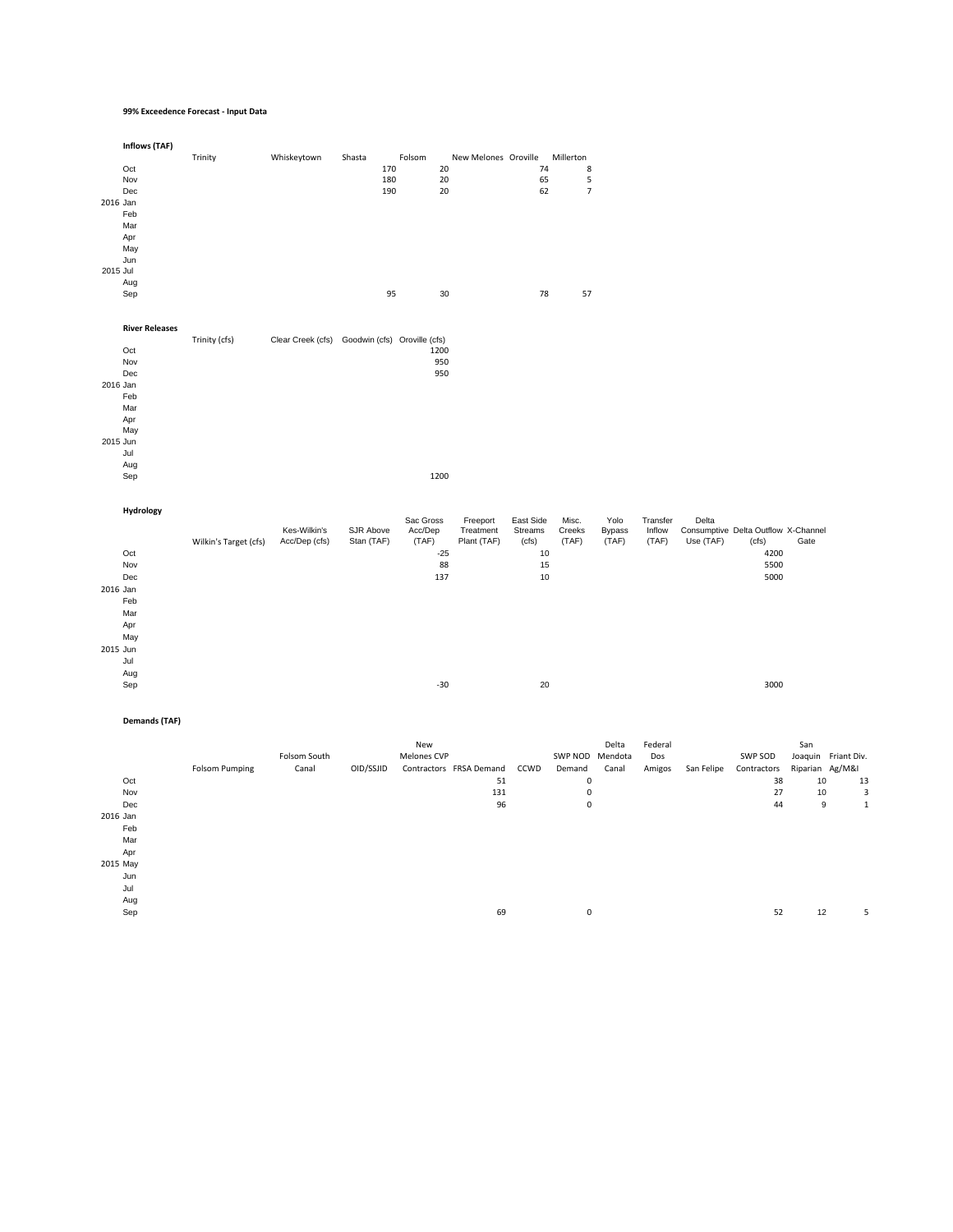## **Storages**

# **Federal End of the Month Storage/Elevation (TAF/Feet)**

|                    |       | Sep  | Oct  | <b>Nov</b> | <b>Dec</b> | Jan | Feb | Mar | Apr | May | Jun | Jul | Aug |
|--------------------|-------|------|------|------------|------------|-----|-----|-----|-----|-----|-----|-----|-----|
| <b>Trinity</b>     | 680   | 570  | 519  | 513        | 552        |     |     |     |     |     |     |     |     |
|                    | Elev. | 2197 | 2188 | 2187       | 2194       |     |     |     |     |     |     |     |     |
| Whiskeytown        | 237   | 230  | 230  | 225        | 206        |     |     |     |     |     |     |     |     |
|                    | Elev. | 1207 | 1207 | 1205       | 1199       |     |     |     |     |     |     |     |     |
| <b>Shasta</b>      | 1789  | 1547 | 1450 | 1559       | 1747       |     |     |     |     |     |     |     |     |
|                    | Elev. | 929  | 922  | 929        | 942        |     |     |     |     |     |     |     |     |
| Folsom             | 195   | 175  | 170  | 204        | 285        |     |     |     |     |     |     |     |     |
|                    | Elev. | 361  | 359  | 368        | 385        |     |     |     |     |     |     |     |     |
| <b>New Melones</b> | 295   | 264  | 259  | 282        | 309        |     |     |     |     |     |     |     |     |
|                    | Elev. | 797  | 796  | 803        | 811        |     |     |     |     |     |     |     |     |
| <b>San Luis</b>    | 52    | 37   | 49   | 68         | 104        |     |     |     |     |     |     |     |     |
|                    | Elev. | 376  | 376  | 371        | 389        |     |     |     |     |     |     |     |     |
| <b>Total</b>       |       | 2823 | 2677 | 2851       | 3203       |     |     |     |     |     |     |     |     |

#### **State End of the Month Reservoir Storage (TAF)**

**Spring Crk. PP 60 30 19 25**

| Oroville         | 1072  | 1042 | 1010 | 991 | 1056 |
|------------------|-------|------|------|-----|------|
|                  | Elev. | 670  | 666  | 663 | 673  |
| <b>San Luis</b>  | 357   | 307  | 300  | 245 | 332  |
| <b>Total San</b> |       |      |      |     |      |
| Luis (TAF)       | 409   | 344  | 349  | 313 | 436  |

### **Monthly River Releases (TAF/cfs)**

| <b>Trinity</b>     | <b>TAF</b> | 47   | 23   | 18   | 18   |  |
|--------------------|------------|------|------|------|------|--|
|                    | <b>cfs</b> | 795  | 373  | 300  | 300  |  |
| <b>Clear Creek</b> | <b>TAF</b> | 9    | 12   | 12   |      |  |
|                    | <b>cfs</b> | 150  | 200  | 200  | 175  |  |
| <b>Sacramento</b>  | <b>TAF</b> | 428  | 363  | 208  | 215  |  |
|                    | <b>cfs</b> | 7200 | 5900 | 3500 | 3500 |  |
| American           | <b>TAF</b> | 48   | 31   | 30   | 31   |  |
|                    | <b>cfs</b> | 800  | 500  | 500  | 503  |  |
| <b>Stanislaus</b>  | <b>TAF</b> | 9    | 35   | 12   | 13   |  |
|                    | <b>cfs</b> | 150  | 577  | 200  | 206  |  |
| <b>Feather</b>     | <b>TAF</b> | 71   | 69   | 57   | 58   |  |
|                    | <b>cfs</b> | 1200 | 1122 | 950  | 950  |  |

#### **Trinity Diversions (TAF)**

|         | Sep | Oct | Nov | Dec | Jan | Feb | Mar | Apr | May | Jun | Jul | Aug |
|---------|-----|-----|-----|-----|-----|-----|-----|-----|-----|-----|-----|-----|
| Carr PP | 62  | 40  | 19  |     |     |     |     |     |     |     |     |     |

### **Delta Summary (TAF)**

|                       | Sep      | Oct      | Nov          | <b>Dec</b>   | Jan | Feb | Mar | Apr | May | Jun | Jul | Aug |
|-----------------------|----------|----------|--------------|--------------|-----|-----|-----|-----|-----|-----|-----|-----|
| <b>Tracy</b>          |          |          |              |              |     |     |     |     |     |     |     |     |
|                       | 80       | 131      | 115          | 121          |     |     |     |     |     |     |     |     |
| <b>USBR Banks</b>     | $\Omega$ |          | $\mathbf{0}$ | $\mathbf{0}$ |     |     |     |     |     |     |     |     |
| <b>Contra Costa</b>   | 12.5     | 8.4      | 9.2          | 9.15         |     |     |     |     |     |     |     |     |
|                       |          |          |              |              |     |     |     |     |     |     |     |     |
| <b>Total USBR</b>     | 93       | 139      | 124          | 130          |     |     |     |     |     |     |     |     |
| <b>State Export</b>   | 101      | 144      | 54           | 158          |     |     |     |     |     |     |     |     |
|                       |          |          |              |              |     |     |     |     |     |     |     |     |
| <b>Total Export</b>   | 194      | 283      | 178          | 288          |     |     |     |     |     |     |     |     |
| <b>COA Balance</b>    | $-182$   | $-118$   | $-207$       | $-254$       |     |     |     |     |     |     |     |     |
|                       |          |          |              |              |     |     |     |     |     |     |     |     |
| Old/Middle R. std.    |          |          |              |              |     |     |     |     |     |     |     |     |
| Old/Middle R. calc.   | $-2,959$ | $-3,536$ | $-2,443$     | $-3,755$     |     |     |     |     |     |     |     |     |
|                       |          |          |              |              |     |     |     |     |     |     |     |     |
| <b>Computed DOI</b>   | 3463     | 4002     | 4505         | 4506         |     |     |     |     |     |     |     |     |
| <b>Excess Outflow</b> | 454      |          | 0            | 0            |     |     |     |     |     |     |     |     |
| % Export/Inflow       | 32%      | 45%      | 35%          | 50%          |     |     |     |     |     |     |     |     |
| % Export/Inflow std.  | 65%      | 65%      | 65%          | 65%          |     |     |     |     |     |     |     |     |

### **Hydrology**

|                                        | Trinity | Shasta | Folsom | New Melones |  |
|----------------------------------------|---------|--------|--------|-------------|--|
| Water<br>(TAF)<br><b>∵Year Inflow</b>  | 889     | 3,595  | 881    | 322         |  |
| % of mean<br>Year to Date + Forecasted | 74%     | 65%    | 32%    | 30%         |  |

CVP actual operations do not follow any forecasted operation or outlook; actual operations are based on real-time conditions.

CVP operational forecasts or outlooks represent general system-wide dynamics and do not necessarily address specific watershed/tributary details.

CVP releases or export values represent monthly averages.

CVP Operations are updated monthly as new hydrology information is made available December through May.

 $\mathcal{L}$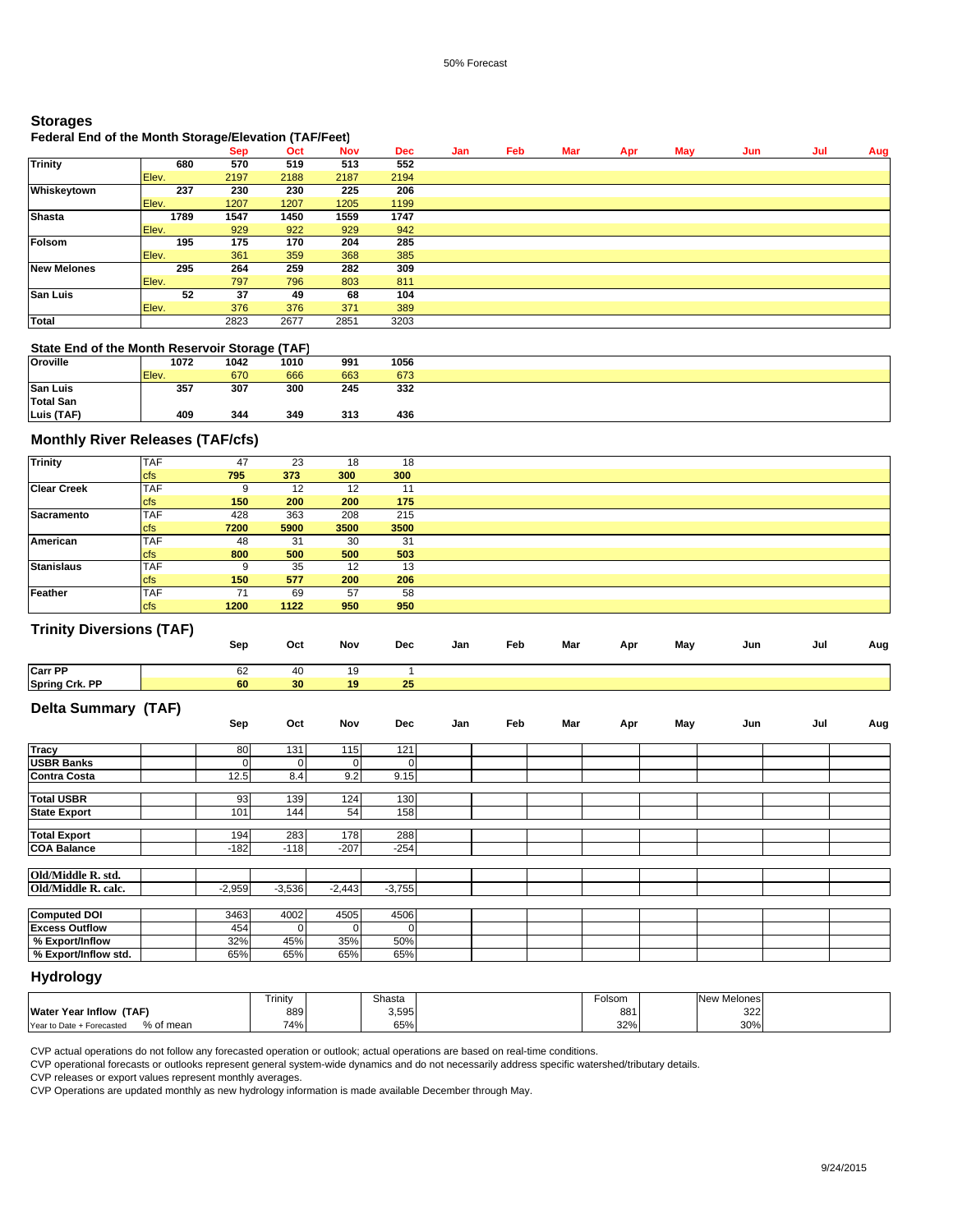# **Storages**

# **Federal End of the Month Storage/Elevation (TAF/Feet)**

|                    |       | -    |      |            |            |     |     |     |     |     |     |     |     |
|--------------------|-------|------|------|------------|------------|-----|-----|-----|-----|-----|-----|-----|-----|
|                    |       | Sep  | Oct  | <b>Nov</b> | <b>Dec</b> | Jan | Feb | Mar | Apr | May | Jun | Jul | Aug |
| <b>Trinity</b>     | 680   | 568  | 537  | 505        | 489        |     |     |     |     |     |     |     |     |
|                    | Elev. | 2197 | 2191 | 2186       | 2183       |     |     |     |     |     |     |     |     |
| Whiskeytown        | 237   | 230  | 206  | 206        | 206        |     |     |     |     |     |     |     |     |
|                    | Elev. | 1207 | 1199 | 1199       | 1199       |     |     |     |     |     |     |     |     |
| <b>Shasta</b>      | 1789  | 1526 | 1389 | 1428       | 1484       |     |     |     |     |     |     |     |     |
|                    | Elev. | 927  | 917  | 920        | 924        |     |     |     |     |     |     |     |     |
| Folsom             | 195   | 170  | 149  | 144        | 166        |     |     |     |     |     |     |     |     |
|                    | Elev. | 359  | 353  | 351        | 358        |     |     |     |     |     |     |     |     |
| <b>New Melones</b> | 295   | 265  | 246  | 244        | 242        |     |     |     |     |     |     |     |     |
|                    | Elev. | 798  | 792  | 791        | 790        |     |     |     |     |     |     |     |     |
| <b>San Luis</b>    | 52    | 32   | 90   | 49         | 55         |     |     |     |     |     |     |     |     |
|                    | Elev. | 378  | 379  | 378        | 396        |     |     |     |     |     |     |     |     |
| Total              |       | 2791 | 2618 | 2575       | 2641       |     |     |     |     |     |     |     |     |

# **State End of the Month Reservoir Storage (TAF)**

| <b>Oroville</b>  | 1072  | 1025 | 957 | 906 | 906 |  |
|------------------|-------|------|-----|-----|-----|--|
|                  | Elev. | 668  | 657 | 649 | 649 |  |
| <b>San Luis</b>  | 357   | 327  | 277 | 311 | 434 |  |
| <b>Total San</b> |       |      |     |     |     |  |
| Luis (TAF)       | 409   | 359  | 367 | 360 | 489 |  |

# **Monthly River Releases (TAF/cfs)**

| <b>Trinity</b>     | <b>TAF</b> | 47   | 23   | 18   |      |
|--------------------|------------|------|------|------|------|
|                    |            |      |      |      | 18   |
|                    | <b>cfs</b> | 795  | 373  | 300  | 300  |
| <b>Clear Creek</b> | <b>TAF</b> | 9    | -11  | 10   | 11   |
|                    | <b>cfs</b> | 150  | 175  | 175  | 175  |
| Sacramento         | <b>TAF</b> | 422  | 363  | 208  | 215  |
|                    | <b>cfs</b> | 7100 | 5900 | 3500 | 3500 |
| American           | <b>TAF</b> | 48   | 31   | 30   | -31  |
|                    | <b>cfs</b> | 800  | 500  | 500  | 500  |
| <b>Stanislaus</b>  | <b>TAF</b> | 9    | 35   | 12   | 13   |
|                    | <b>cfs</b> | 150  | 577  | 200  | 206  |
| Feather            | <b>TAF</b> |      | 69   | 57   | 58   |
|                    | <b>cfs</b> | 1200 | 1122 | 950  | 950  |

# **Trinity Diversions (TAF)**

|                       | Sep | Oct | Nov | Dec | Jan | Feb | Mar | Apr | May | Jun | Jul | Aug |
|-----------------------|-----|-----|-----|-----|-----|-----|-----|-----|-----|-----|-----|-----|
| <b>Carr PP</b>        | 63  | ن ا | 28  | 19  |     |     |     |     |     |     |     |     |
| <b>Spring Crk. PP</b> | 60  | 30  | 19  |     |     |     |     |     |     |     |     |     |

# **Delta Summary (TAF)**

| . .                   | Sep      | Oct      | Nov      | Dec      | Jan | Feb | Mar | Apr | May | Jun | Jul | Aug |
|-----------------------|----------|----------|----------|----------|-----|-----|-----|-----|-----|-----|-----|-----|
| <b>Tracy</b>          | 80       | 180      | 57       | 89       |     |     |     |     |     |     |     |     |
| <b>USBR Banks</b>     | 0        |          | 0        |          |     |     |     |     |     |     |     |     |
| <b>Contra Costa</b>   | 9.2      | 9.5      | 4.3      | 4.7      |     |     |     |     |     |     |     |     |
| <b>Total USBR</b>     | 89       | 190      | 61       | 94       |     |     |     |     |     |     |     |     |
| <b>State Export</b>   | 75       | 50       | 48       | 139      |     |     |     |     |     |     |     |     |
| <b>Total Export</b>   | 164      | 240      | 109      | 233      |     |     |     |     |     |     |     |     |
| <b>COA Balance</b>    | $-182$   | $-194$   | $-226$   | $-219$   |     |     |     |     |     |     |     |     |
|                       |          |          |          |          |     |     |     |     |     |     |     |     |
| Old/Middle River Std. |          |          |          |          |     |     |     |     |     |     |     |     |
| Old/Middle R. calc.   | $-2,603$ | $-3,243$ | $-1,823$ | $-3,265$ |     |     |     |     |     |     |     |     |
|                       |          |          |          |          |     |     |     |     |     |     |     |     |
| <b>Computed DOI</b>   | 3782     | 4197     | 5093     | 4994     |     |     |     |     |     |     |     |     |
| <b>Excess Outflow</b> | 773      | $\Omega$ | 0        |          |     |     |     |     |     |     |     |     |
| % Export/Inflow       | 28%      | 39%      | 23%      | 43%      |     |     |     |     |     |     |     |     |
| % Export/Inflow std.  | 65%      | 65%      | 65%      | 65%      |     |     |     |     |     |     |     |     |

# **Hydrology**

|                                        | Trinity | Shasta | olsom | New Melones |  |
|----------------------------------------|---------|--------|-------|-------------|--|
| (TAF)<br><b>Water Year Inflow</b>      | 888     | 3,568  | 876   | 323         |  |
| % of mean<br>Year to Date + Forecasted | 74%     | 64%    | 32%   | 31%         |  |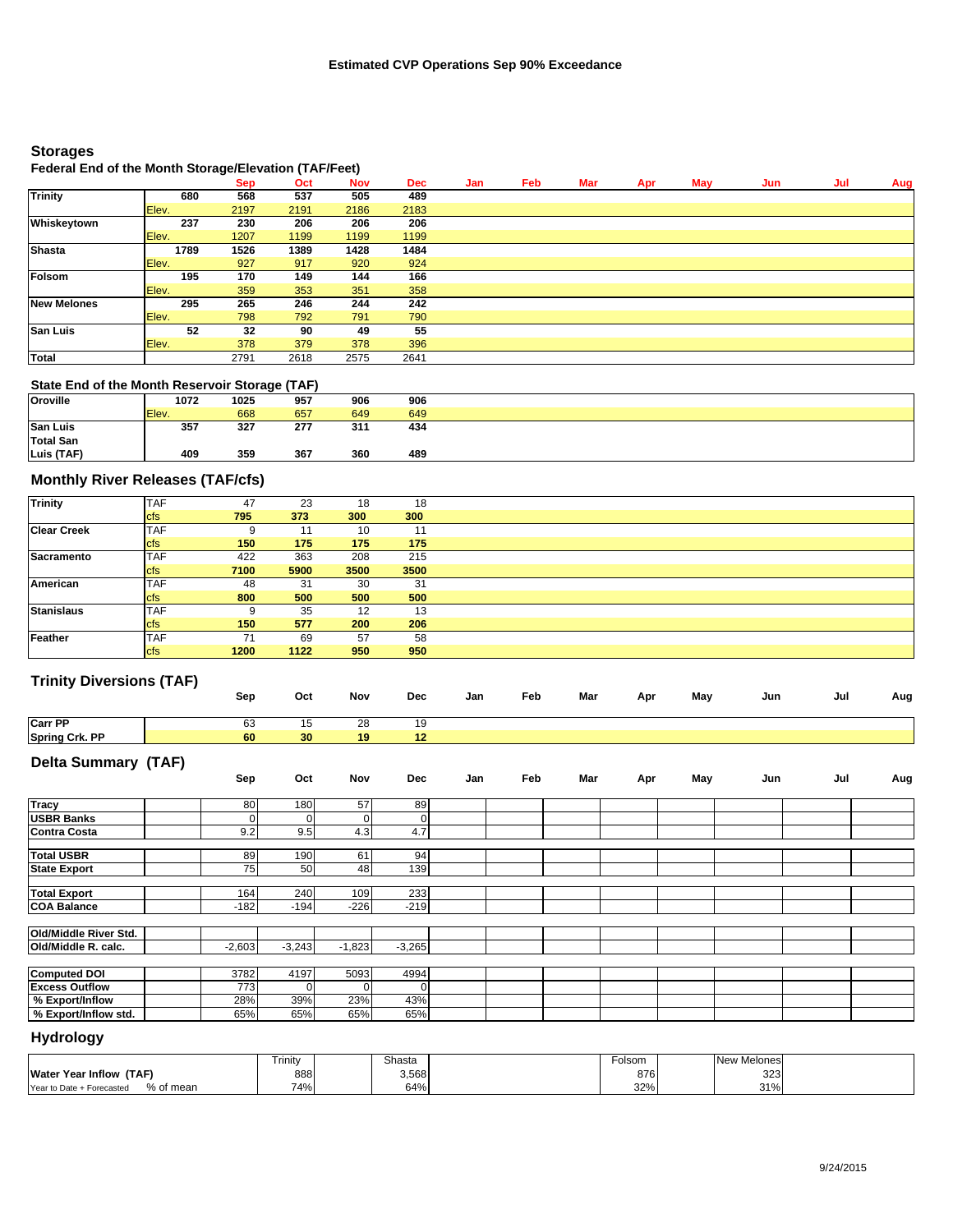| Inflows        |         |             |                         |        |     |         |          |
|----------------|---------|-------------|-------------------------|--------|-----|---------|----------|
|                |         |             |                         |        | New |         |          |
|                | Trinity | Whiskeytown | Shasta                  | Folsom |     | Melones | Oroville |
| Oct            | 10      | 9           | $\overline{2}$          | 200    | 24  | 11      | 84       |
| Nov            | 11      | 14          | $\overline{\mathbf{z}}$ | 230    | 32  | 10      | 83       |
| <b>Dec</b>     | 12      | 22          | 4                       | 260    | 60  | 11      | 110      |
| Jan            | 1       | 33          | 8                       | 320    | 70  | 20      | 179      |
| Feb            | 2       | 55          | 12                      | 380    | 110 | 25      | 208      |
| Mar            | 3       | 88          | 20                      | 520    | 180 | 45      | 299      |
| Apr            | 4       | 140         | 16                      | 450    | 220 | 75      | 290      |
| May            | 5       | 150         | 8                       | 340    | 190 | 80      | 211      |
| Jun            | 6       | 58          | 4                       | 240    | 90  | 40      | 162      |
| Jul            | 7       | 18          | $\overline{\mathbf{z}}$ | 200    | 60  | 30      | 107      |
| Aug            | 8       | 7           | 1                       | 180    | 60  | 30      | 80       |
| Start Mont Sep | 9       | 2           | $\overline{1}$          | 109    | 39  | 17      | 78       |

#### Modified Normal/Dry

| <b>River Releases</b> |                |               |                   |               |     |
|-----------------------|----------------|---------------|-------------------|---------------|-----|
|                       |                | Trinity (cfs) | Clear Creek (cfs) | Goodwin (cfs) |     |
| Oct                   | 10             | 372.5806452   |                   | 175           | 577 |
| Nov                   | 11             | 300           |                   | 175           | 200 |
| <b>Dec</b>            | 12             | 300           |                   | 175           | 206 |
| Jan                   | 1              | 300           |                   | 175           | 261 |
| Feb                   | $\overline{2}$ | 300           |                   | 175           | 309 |
| Mar                   | 3              | 300           |                   | 175           | 280 |
| Apr                   | 4              | 540           |                   | 218           | 500 |
| May                   | 5              | 2924.322581   |                   | 216           | 150 |
| Jun                   | 6              | 783.1         |                   | 150           | 150 |
| Jul                   | 7              | 450           |                   | 120           | 150 |
| Aug                   | 8              | 450           |                   | 85            | 150 |
| <b>Start Mont Sep</b> | 9              | 795           |                   | 150           | 150 |

Hydrology

|                |       |      |                                                                             |       |       |        | Freeport |                           |        |               |              | Delta    |                |         |      |                   |                |            |             |
|----------------|-------|------|-----------------------------------------------------------------------------|-------|-------|--------|----------|---------------------------|--------|---------------|--------------|----------|----------------|---------|------|-------------------|----------------|------------|-------------|
|                |       |      |                                                                             |       |       |        |          | Treatment East Side Misc. |        | Yolo          | Transfer     |          | Consumpt Delta |         |      |                   |                |            |             |
|                |       |      | Wilkin's Target Kes-Wilkin's Acc/Dep SJR Above Stan Sac Gross Acc/Dep Plant |       |       |        |          | Streams                   | Creeks | <b>Bypass</b> | Inflow       | ive Use  |                | Outflow |      | X-Channel Feather | Feather        |            | X-channel   |
|                | (cfs) |      | (cfs)                                                                       | (TAF) | (TAF) |        | (TAF)    | (cfs)                     | (TAF)  | (TAF)         | (TAF)        | (TAF)    |                | (TAF)   | Gate |                   | Minimum Target |            | gate        |
| Oct            | 10    | 3500 | $-771$                                                                      | 12    |       | 40     | 13.3     | 210                       |        | 29            | 0            | 0.       | $-118$         | 258     |      |                   | 0              | $^{\circ}$ | 1 is closed |
| Nov            | 11    | 3500 | $-73$                                                                       | 12    |       | 90     | 14       | 260                       |        | 19            | 0            |          | $-55$          | 303     |      |                   | 0              | $\Omega$   | 0 is open   |
| Dec            | 12    | 3500 | 741                                                                         | 20    |       | 160    | 13.2     | 160                       |        | 11.1          | $^{\circ}$   |          | $-2$           | 307     |      |                   | 0              |            |             |
| Jan            |       | 4000 | 2325                                                                        | 36    |       | 300    | 13.8     | 98                        |        | 0.8           | $\mathbf{0}$ | $^{(1)}$ | 56             | 369     |      |                   | $\Omega$       | $\Omega$   |             |
| Feb            |       |      | 1844                                                                        | 39    |       | 240    | 12       | 810                       |        | 0.9           | 0            |          | 37             | 633     |      |                   | 0              | $\Omega$   |             |
| Mar            |       |      | 2696                                                                        | 44    |       | 320    | 12.1     | 671                       |        | 1.2           | $^{\circ}$   |          | 10             | 701     |      |                   | 0              |            |             |
| Apr            |       | 4000 | $-1140$                                                                     | 29    |       | $-7$   | 11.5     | 390                       |        | 1.8           | 0            | 0        | $-63$          | 644     |      |                   | $\Omega$       | 0          |             |
| May            |       | 4000 | $-3454$                                                                     | 31    |       | $-202$ | 12.2     | 179                       |        |               | $\Omega$     |          | $-121$         | 467     |      |                   | $\Omega$       | $\Omega$   |             |
| Jun            |       | 4000 | $-4590$                                                                     |       |       | $-284$ | 12.5     | 180                       |        |               | 0            |          | $-191$         | 422     |      |                   | $\Omega$       |            |             |
| Jul            |       | 4000 | $-4454$                                                                     |       |       | $-285$ | 12.3     | 120                       |        |               | 0            |          | $-268$         | 307     |      |                   | 0              | $\Omega$   |             |
| Aug            |       | 2000 | $-4073$                                                                     |       |       | $-251$ | 12.4     | 110                       |        |               | $\Omega$     | n        | $-252$         | 172     |      |                   | $\Omega$       | $\Omega$   |             |
| Start Mont Sep |       | 3800 | $-1397$                                                                     |       |       | $-26$  | 12.4     | 160                       |        |               | 0            |          | $-174$         | 179     |      |                   | 0              | 0          |             |

#### Demands (TAF)

|                       |         |                    |           |                           |               |        |                                         |          | Delta | Federal |            | Cross            | Fed          | Fed                       | South |                 | Spring |    |
|-----------------------|---------|--------------------|-----------|---------------------------|---------------|--------|-----------------------------------------|----------|-------|---------|------------|------------------|--------------|---------------------------|-------|-----------------|--------|----|
|                       | Folsom  |                    |           | New Melones CVP Thermolit |               | Barker | F. Banks F. Banks North Bay Mendota Dos |          |       |         | Fed O'N to | Valley           |              | Exchange Exchange Bay/San |       | State Dos Creek |        |    |
|                       | Pumping | Folsom South Canal | OID/SSJID | Contractors               | o Demand CCWD | Slough | On-Peak Off-Peak Aqueduct Canal         |          |       | Amigos  | D.A.       | San Felipe Canal | Oneil        | San Luis                  | Jose  | Amigos          | Tunnel |    |
| Oct                   | 10      | 11                 |           |                           | 81            |        |                                         |          |       | 76      | 24         | 0.5              |              | 20                        |       |                 |        |    |
| Nov                   | 11      |                    |           |                           | 76            |        |                                         |          |       | 62      | 15         | 0.5              |              | 20                        |       |                 | 11     |    |
| Dec                   | 12      |                    |           |                           |               |        |                                         |          |       | 30      |            | 0.5              | $^{\circ}$   | 40                        |       |                 | 15     |    |
| Jan                   |         |                    |           |                           |               |        |                                         |          |       | 12      |            | 0.5              | <sup>n</sup> |                           |       |                 |        |    |
| Feb                   |         |                    |           |                           |               |        |                                         |          |       | 10      |            | 0.5              |              |                           |       |                 |        | 30 |
| Mar                   |         |                    |           |                           |               |        |                                         |          |       | 10      |            |                  |              |                           |       |                 |        | 30 |
| Apr                   |         |                    |           |                           |               |        |                                         |          |       | 10      | 20         |                  |              |                           |       |                 |        |    |
| May                   |         | 10                 |           | 65                        | 122           |        |                                         |          |       | 10      | 25         | 10.5             |              |                           |       | 77              |        | 30 |
| Jun                   |         | 14                 |           |                           | 128           |        |                                         |          |       | 10      | 30         |                  |              |                           |       | 125             |        | 75 |
| Jul                   |         | 15                 |           | 66                        | 129           |        |                                         |          |       | 20      | 30         | 5.5              |              |                           |       | 182             |        | 87 |
| <b>Start Mont Aug</b> |         | 14                 |           | 63                        | 95            |        |                                         |          |       | 20      | 20         |                  |              |                           |       | 155             |        | 75 |
| Sep                   |         | 12                 |           | 36                        | 50            |        |                                         | $\Omega$ | 0     | 58      | 37         | 2.7              | $\Omega$     |                           |       | 100             |        | 40 |
|                       |         | 108                | 19.6      | 375                       | 824           | 75.5   |                                         |          | 456   | 364     |            | 37.9             |              |                           | 23    | 1006            |        |    |